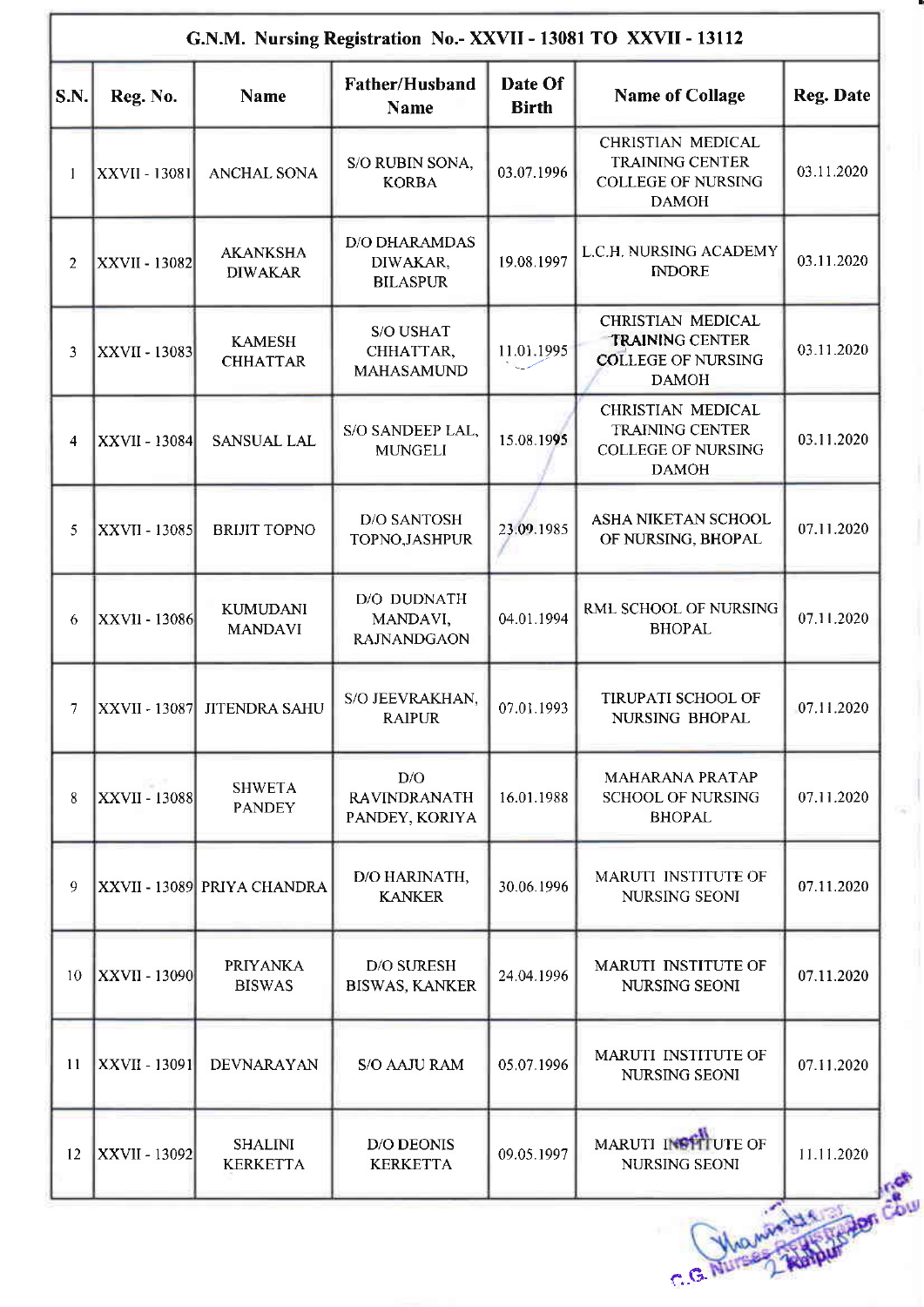| S.N. | Reg. No.             | <b>Name</b>                          | Father/Husband<br><b>Name</b>                     | Date Of<br><b>Birth</b> | <b>Name of Collage</b>                                              | Reg. Date  |
|------|----------------------|--------------------------------------|---------------------------------------------------|-------------------------|---------------------------------------------------------------------|------------|
| 13   |                      | XXVII - 13093 AMITA KHALKHO          | $\mathbf{D}/\mathbf{O}$ BENEDIK<br><b>KHALKHO</b> | 12.04.1988              | AASRA INSTITUTE OF<br><b>NURSING</b>                                | 11.11.2020 |
| 14   | <b>XXVII - 13094</b> | <b>DIVYA ROSE</b><br><b>KERKETTA</b> | <b>D/O NESTOR</b><br><b>KERKETTA</b>              | 20.05.1998              | AASRA INSTITUTE OF<br><b>NURSING</b>                                | 11.11.2020 |
| 15   | <b>XXVII - 13095</b> | <b>URMILA SINGH</b>                  | D/O RAM NATH<br><b>SINGH</b>                      | 18.03.1993              | AASRA INSTITUTE OF<br><b>NURSING</b>                                | 11.11.2020 |
| 16   |                      | <b>XXVII - 13096 SHASHITA MUSKI</b>  | <b>D/O ANKATI</b>                                 | 20.06.1992              | JAGDALPUR INSTITUTE OF<br>NURSING, JAGDALPUR                        | 11.11.2020 |
| 17   | XXVII - 13097        | RITIKA SINGH                         | <b>D/O AMRESH SINGH</b>                           | 28.02.1991              | RAJWADE INSTITUTE OF<br>NURSING, BAIKUNTHPUR                        | 11.11.2020 |
| 18   | <b>XXVII - 13098</b> | <b>DURGA DEVI</b><br><b>DHRUW</b>    | <b>D/O PURSHOTTAM</b>                             | 30.06.1996              | MAA MANGALA GNM<br>TRAINING CENTRE, RAIPUR                          | 11.11.2020 |
| 19   | <b>XXVII - 13099</b> | <b>SHARDA BHOI</b>                   | D/O RAJKUMAR<br><b>BHOI</b>                       | 06.02.1997              | <b>JAN SWASTHYA SAHYOG</b><br>SCHOOL OF NURSING,<br><b>GANIYARI</b> | 11.11.2020 |
| 20   | <b>XXVII - 13100</b> | <b>SARITA</b>                        | <b>D/O LOKNATH</b><br><b>DHIWAR</b>               | 19.02.1996              | K.B. PATEL COLLEGE OF<br>NURSING, KOREA                             | 11.11.2020 |
| 21   | <b>XXVII</b> - 13101 | SHASHI YADAV                         | <b>D/O SITARAM</b><br><b>YADAV</b>                | 29.12.1998              | <b>MAA MANGALA GNM</b><br>TRAINING CENTRE, RAIPUR                   | 11.11.2020 |
| 22   | <b>XXVII - 13102</b> | <b>REENA</b>                         | D/O PUNIT RAM                                     | 16.09.1996              | SHRI BALAJI INSTITUTE OF<br>NURSING, RAIPUR                         | 11.11.2020 |
| 23   | <b>XXVII - 13103</b> | <b>BIMLA SINGH</b>                   | D/O KARTIK RAM                                    | 20.11.1994              | LAKSHYA COLLEGE OF<br>NURSING, SITAPUR                              | 11.11.2020 |
| 24   | <b>XXVII - 13104</b> | <b>SAKUNTLA</b>                      | D/O JAINANDAN                                     | 29.01.1998              | LAKSHYA COLLEGE OF<br>NURSING, SITAPUR                              | 11.11.2020 |
| 25   | <b>XXVII - 13105</b> | <b>KAJAL KUMARI</b>                  | D/O YAGYA<br><b>DEVSHARAN</b>                     | 03.07.1995              | LAKSHYA COLLEGE OF<br>NURSING, SITAPUR                              | 11.11.2020 |
|      |                      |                                      |                                                   |                         | G NUISER A                                                          | ation Cost |